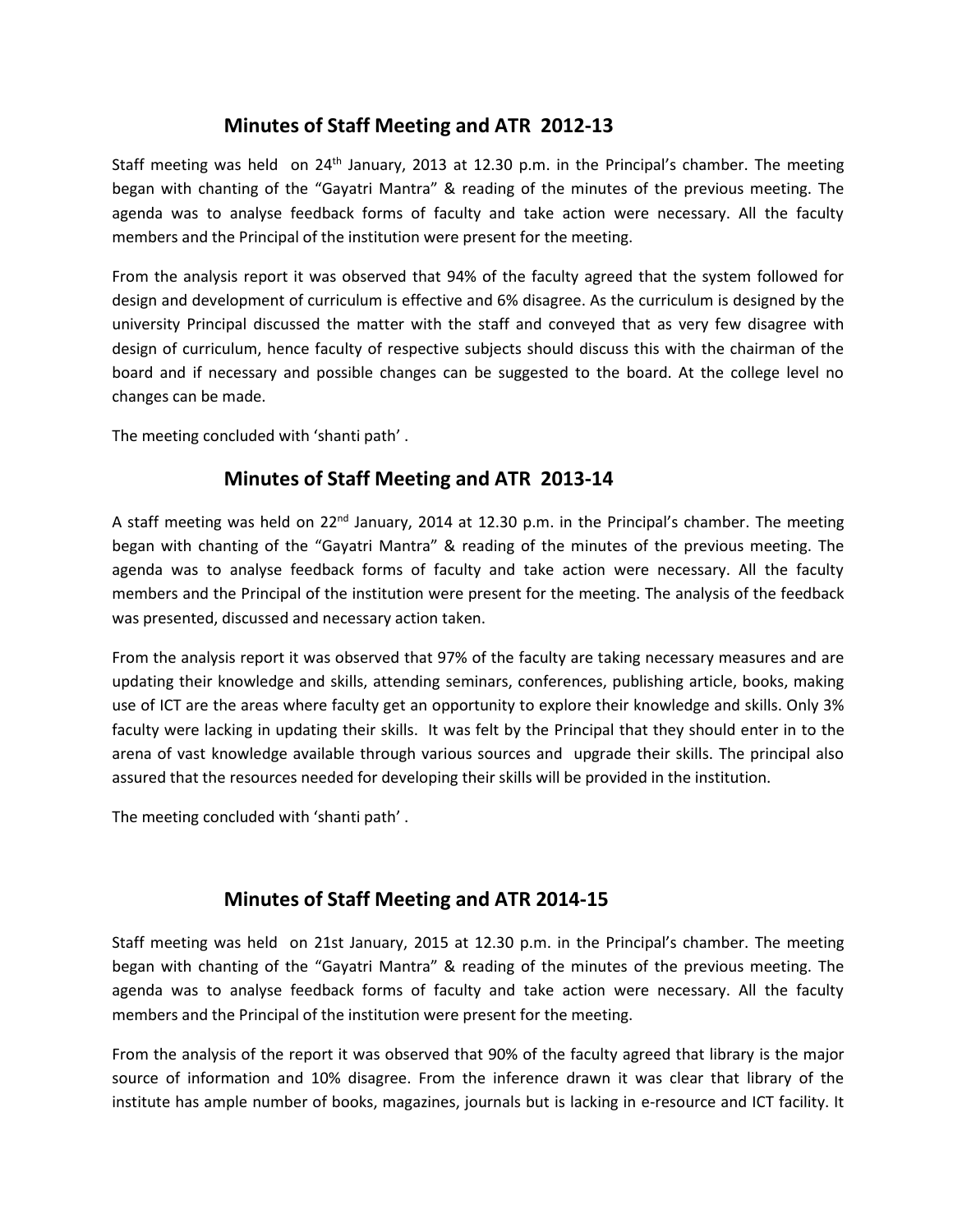was felt by the principal that improvement in the library is needed. A meeting with board of management of the institute was held and the principal gave details about the changes needed to upgrade the library. The management agreed with the proposal and necessary changes were made. This was conveyed to the librarian and was asked to take necessary action.

The meeting concluded with 'shanti path' .

## **Minutes of Staff Meeting and ATR 2015-16**

Staff meeting was held on 21st January, 2016 at 12.30 p.m. in the Principal's chamber. The meeting began with chanting of the "Gayatri Mantra" & reading of the minutes of the previous meeting. The agenda was to analyze feedback forms of faculty and take action were necessary. All the faculty members and the Principal of the institution were present for the meeting.

From the analysis it was observed that 85% of faculty agreed that sports infrastructure is adequate and 15% disagreed. There is a Sports department in the institution and has facilities for carrying sports activities, but the faculty felt that up gradation of the infrastructure is needed. Hence in the meeting it was decided that the latest modern sports equipment and accessories should be made available in the Sports department. The Principal accepted the proposal and put it for approval by the management.

The meeting concluded with 'shanti path' .

## **Minutes of Staff Meeting and ATR 2016-17**

Staff meeting was held on 30<sup>th</sup> Jan January, 2017 at 12.30 p.m. in the Principal's chamber. The meeting began with chanting of the "Gayatri Mantra" & reading of the minutes of the previous meeting. The agenda was to analyze feedback forms of faculty and take action were necessary. All the faculty members and the Principal of the institution were present for the meeting.

From the analysis report it was observed that 97% of the faculty agreed that class work is taking as [per schedule and 3% of faculty disagreed. The time table committee communicates the time table to the students. Faculty prepares teaching plan in the beginning of the session and carries out the class work accordingly. WE have dedicated and qualified faculty who are aware about their duties, and complete the class work on time. The Principal was satisfied by the faculty. Some faculty needed a change in time table, the principal assured that necessary changes would be made effective from the next session.

The meeting concluded with 'shanti path'